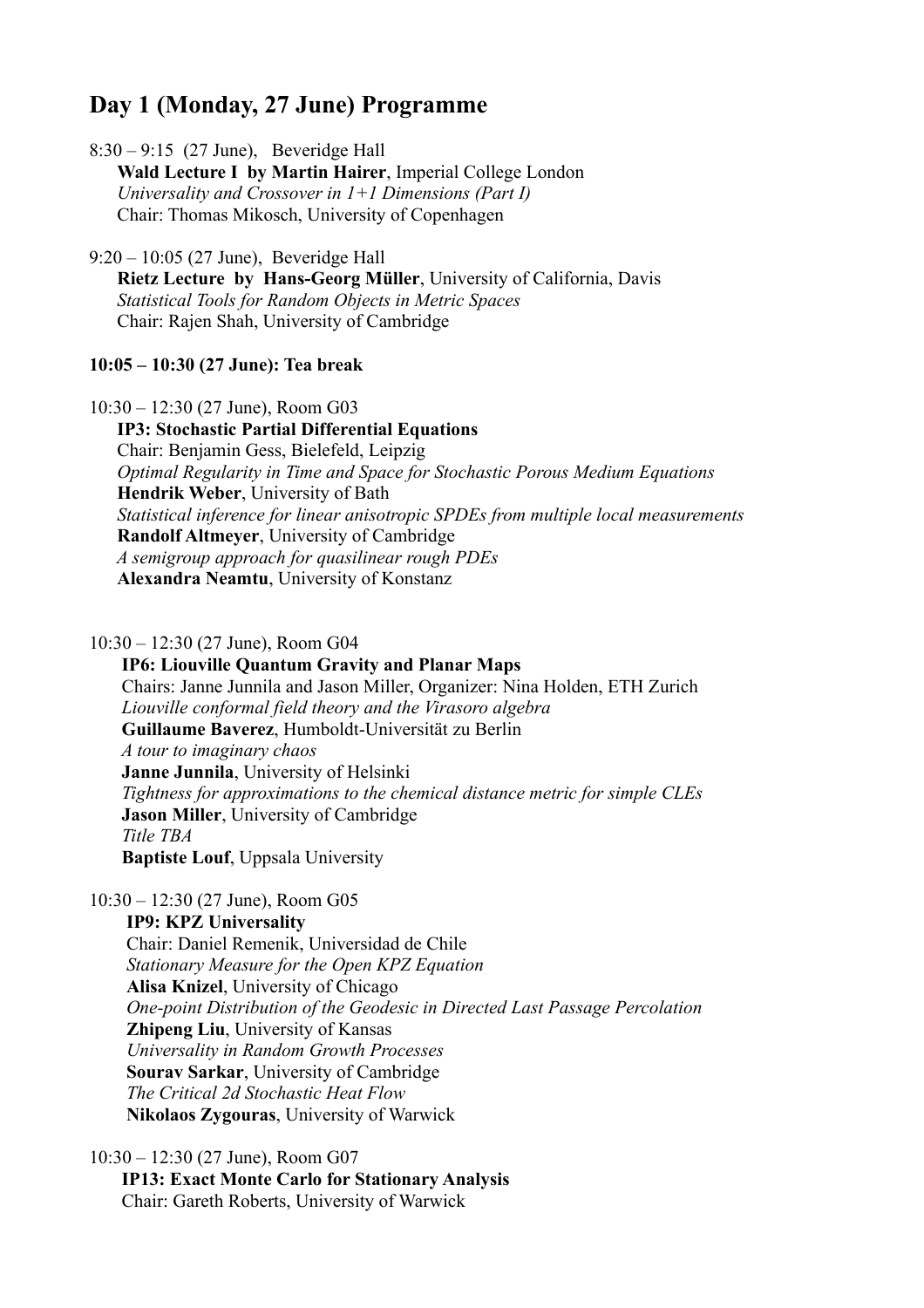*Epsilon-Strong simulation of fractional Brownian motion and related stochastic differential equations*

 **Jing Dong**, Columbia University  *Ensemble Rejection Sampling* **George Deligiannidis**, University of Oxford  *Statistical Disaggregation --- A Monte Carlo Approach for Imputation under Constraints* **Hongsheng Dai**, University of Essex  *Regenerative non-reversible MCMC and the Restore algorithm* **Gareth Roberts**, University of Warwick

10:30 – 12:30 (27 June), Room G16

 **IS1: A Statistical View on Neural Networks** Chair: Michael Kohler, University of Darmstadt *A theoretical comparison of deep learning and Bayes with deep Gaussian process priors* **Johannes Schmidt-Hieber**, University of Twente *Analysis of convolutional neural network image classifiers in a rotationally symmetric model* **Benjamin Walter**, TU Darmstadt *Over-parametrized deep neural networks minimizing the empirical risk do not generalize well*  **Adam Krzyzak**, Concordia University  *A statistical analysis of an image classification problem* **Sophie Langer**, University of Twente

10:30 – 12:30 (27 June), Room G22

 **IS2: Optimal Transport Methods for Statistical Data Analysis** Chair: Jonathan Niles-Week, New York University  *Optimal Transport Distributional Regression* **Victor Panaretos**, EPFL *Permuted and Unlinked Monotone Regression in multidimension: an approach based on mixture modelling and optimal transport* **Bodhisattva Sen**, Columbia University  *Sample complexity of entropic optimal transport* **Philippe Rigollet**, MIT  *The Sketched Wasserstein Distance for Mixture Distributions* **Florentina Bunea**, Cornell University

10:30 – 12:30 (27 June), Room G26

 **IS4: Second Generation Change-point Methods: Complex Models and Fast Computation** Chair: Holger Dette, Ruhr-Universität Bochum, Organizer: Alexander Aue, UC Davis  *A Fast and Efficient Change-point Detection Framework based on Approximate k-Nearest Neighbor Graphs* **Hao Chen**, University of California, Davis *Trend Filtering with Adaptive Bayesian Changepoint Analysis for Count Time Series*  **Toryn Schafer**, Cornell University *Sparse change detection in high-dimensional regression* **Fengnan Gao**, Fudan University  *Are Deviations in a Gradually Varying Mean Relevant? A Testing Approach Based on Sup-Norm Estimators* **Holger Dette**, Ruhr-Universität Bochum

10:30 – 12:30 (27 June), Chancellors Hall

 **The Royal Statistical Society Invited Session: Statistical Inference in Stochastic Biological Systems with Complex Dynamics**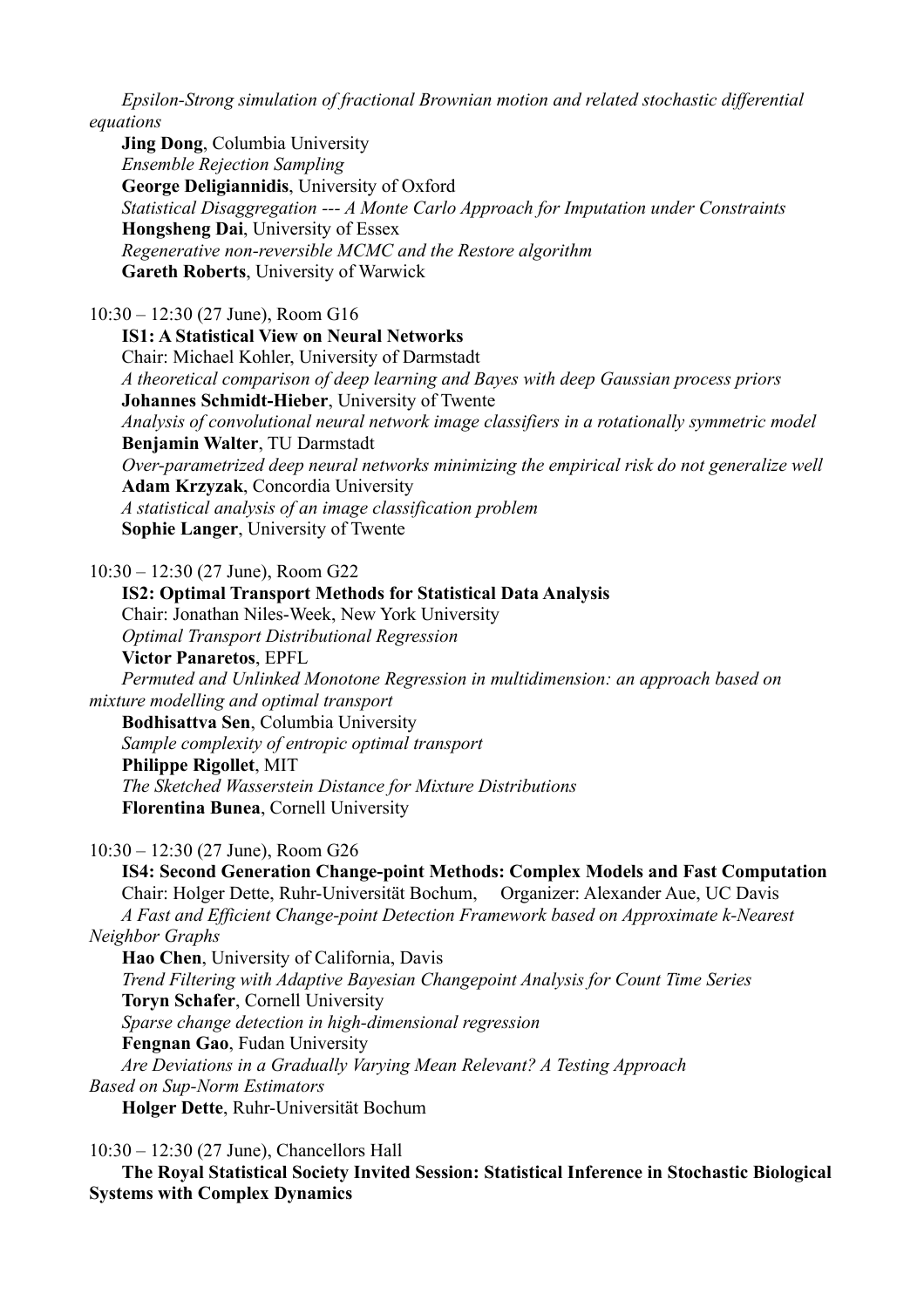Chair: Ben Swallow, University of Glasgow  *A Dynamical Systems Approach to Understand, Design, and Explore Cell Fate Transitions* **Ruben Perez-Carrasco**, Imperial College London  *Inferring kinetic parameters of oscillatory gene regulation from single cell time-series data* **Joshua Burton**, University of Machaster  *Hidden Markov modelling for Digital circadian and Sleep Health* **Bärbel Finkenstädt Rand**, University of Warwick  *How living cells do statistics? Lessons from Fisher, Shannon, and Rényi* **Michał Komorowski**, Polish Academy of Sciences

# 10:30 – 12:30 (27 June), Room G21A

 **CTS3: Clinical Data, Missing and Censored Data** Chair: Yichuan Zhao, Georgia State University *Optimal design strategies in clinical trials with variance heterogeneity* **Lida Mavrogonatou**, University of Cambridge *Assessing the use of variational inference for large real-world clinical data* **Brian Buckley**, University College Dublin *Seeing the Unseen - a Generalized Scheme for Missing Mass Estimation* **Amichai Painsky**, Tel Aviv University *Estimating heterogeneous treatment effects with right-censored data via causal survival forests* **Yifan Cui**, National University of Singapore *Instrumental variable quantile regression under random right censoring* **Lorenzo Tedesco**, KU Leuven

# **12:30 – 13:30 (27 June): Lunch break**

## 13:30 – 15:30 (27 June), Room G03

**IP1: Geometric Probability**

 Chair: Joseph Yukich, Lehigh University  *Fluctuations of random convex interfaces* **Pierre Calka**, University of Rouen Normandy *The modularity of random graphs on the hyperbolic plane* **Nikolaos Fountoulakis**, University of Birmingham  *Curve Envelopes and Their Applications* **Raul Jimenez**, University of Carlos III, Madrid  *Coverage and connectivity in stochastic geometry* **Mathew Penrose**, University of Bath

# 13:30 – 15:30 (27 June), Room G05

 **IP10: Topology of Random Objects** Chair: Takashi Owada, Purdue University  *Bootstrapping persistent Betti numbers and other stabilizing statistics* **Johannes Krebs**, Heidelberg University  *Homological Connectivity in Random Čech Complexes and Poisson Approximation* **Omer Bobrowski**, Technion-Israel Institute of Technology  *The Bulk and the Extremes of Minimal Spanning Acycles and Persistence Diagrams of Random* 

*Complexes*

 **Sayan Mukherjee**, Duke University *Large deviation principle for geometric and topological functionals and associated point processes*

**Christian Hirsch**, Aarhus University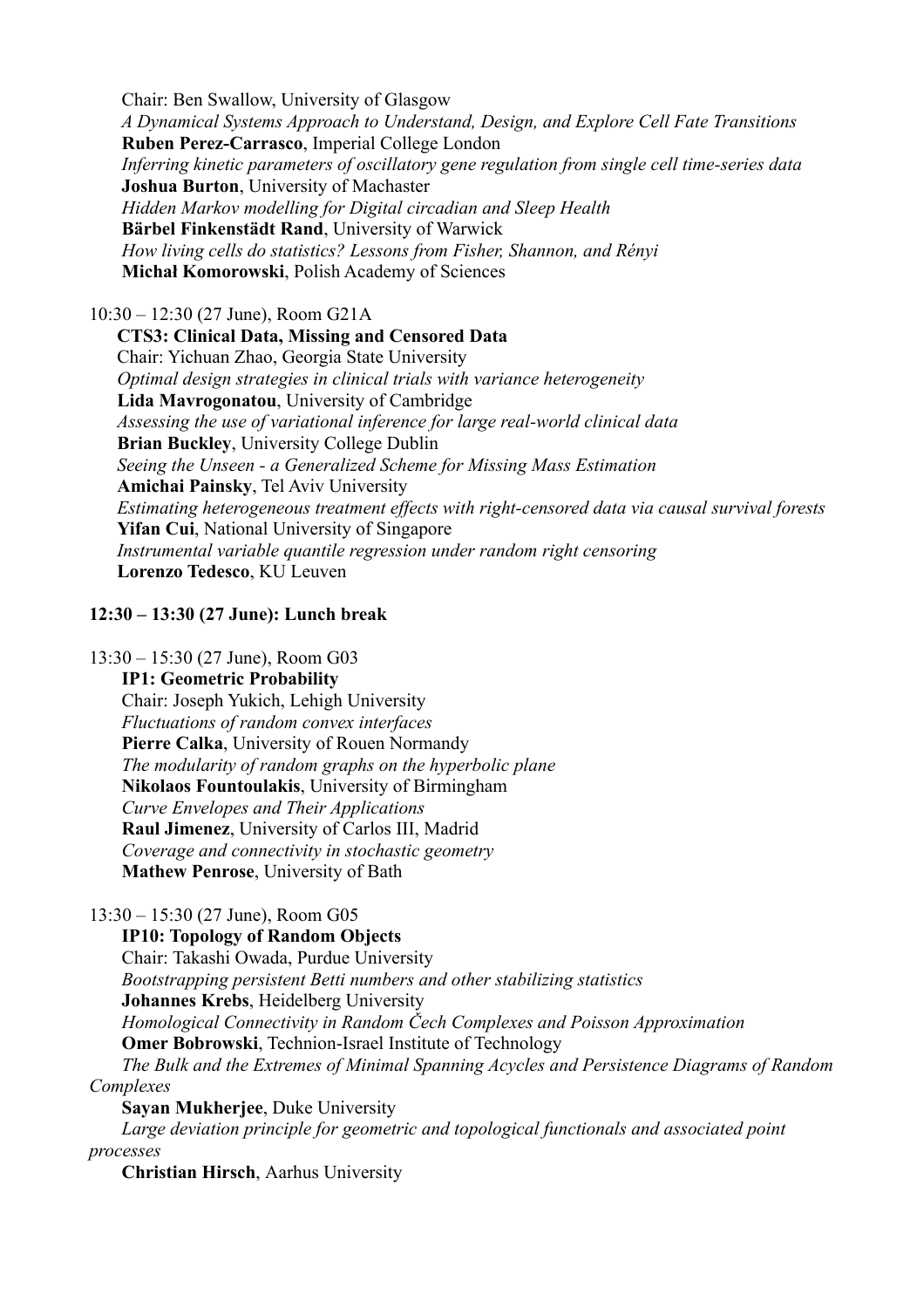13:30 – 15:30 (27 June), Room G07 **IS3: Interaction Discovery in Genetics** Chair: Hongzhe Li, University of Pennsylvania  *Statistical Models for Discovery Interactions and Their Computation* **Jun Liu**, Harvard University  *Statistical and Machine Learning Approaches for the Identification of Virus-host Interactions* **Fengzhu Sun**, University of Southern California  *Microbial Co-variation Discovery using Mixture Margin Copula Models* **Rebecca Deek**, University of Pennsylvania  *Discovering High-order Interaction with Signed Iterative Random Forests* **Sumanta Basu**, Cornell University

13:30 – 15:30 (27 June), Chancellors Hall

 **IS11: Statistical Methods in Reinforcement Learning** Chair: Chengchun Shi, London School of Economics  *Recent Machine Learning Developments for Multiple Outcomes in Precision Health* **Michael Kosorok**, University of North Carolina at Chapell Hill  *Policy Learning with Competing Agents* **Stefan Wager**, Stanford University  *Demystifying (Deep) Reinforcement Learning: The Pessimist, The Optimist, and Their Provable Efficiency*

 **Zhuoran Yang**, Yale University *A Reinforcement Learning Framework for A/B Testing* **Chengchun Shi**, London School of Economics

### 13:30 – 15:30 (27 June), Room G22

**IS26: Recent Developments in High-Dimensional Time Series**

 Chairs and Organizers: Haeran Cho, University of Bristol and Matteo Barigozzi, University of Bologna

 *Community Network Auto-Regression for High-Dimensional Time Series* **Elynn Y. Chen**, UC Berkeley  *CP Factor Model for Dynamic Tensors* **Rong Chen**, Rutgers University *Rank and Factor Loadings Estimation in Time Series Tensor Factor Model by Pre-averaging* **Clifford Lam**, London School of Economics  *Spectral inference of high dimensional time series* **Danna Zhang**, UC San Diego

13:30 – 15:30 (27 June), Room G26

 **IS28: Scalable Particle Filter Algorithms and its Applications** Chair: Ning Ning, University of Michigan  *Diffusion Schrodinger Bridges: Generative modeling, Inference and Applications to Filtering* **Arnaud Doucet**, University of Oxford  *An iterated block particle filter for inference on coupled dynamic systems with shared and unit-specific parameters* **Edward Ionides**, University of Michigan, Ann Arbor

 *Intermediate distributions and complexity bounds for SMC* **Anthony Lee**, University of Bristol

13:30 – 15:30 (27 June), Room G16

 **CTS2: Inference on Change-Points** Chair: Yudong Chen, London School of Economics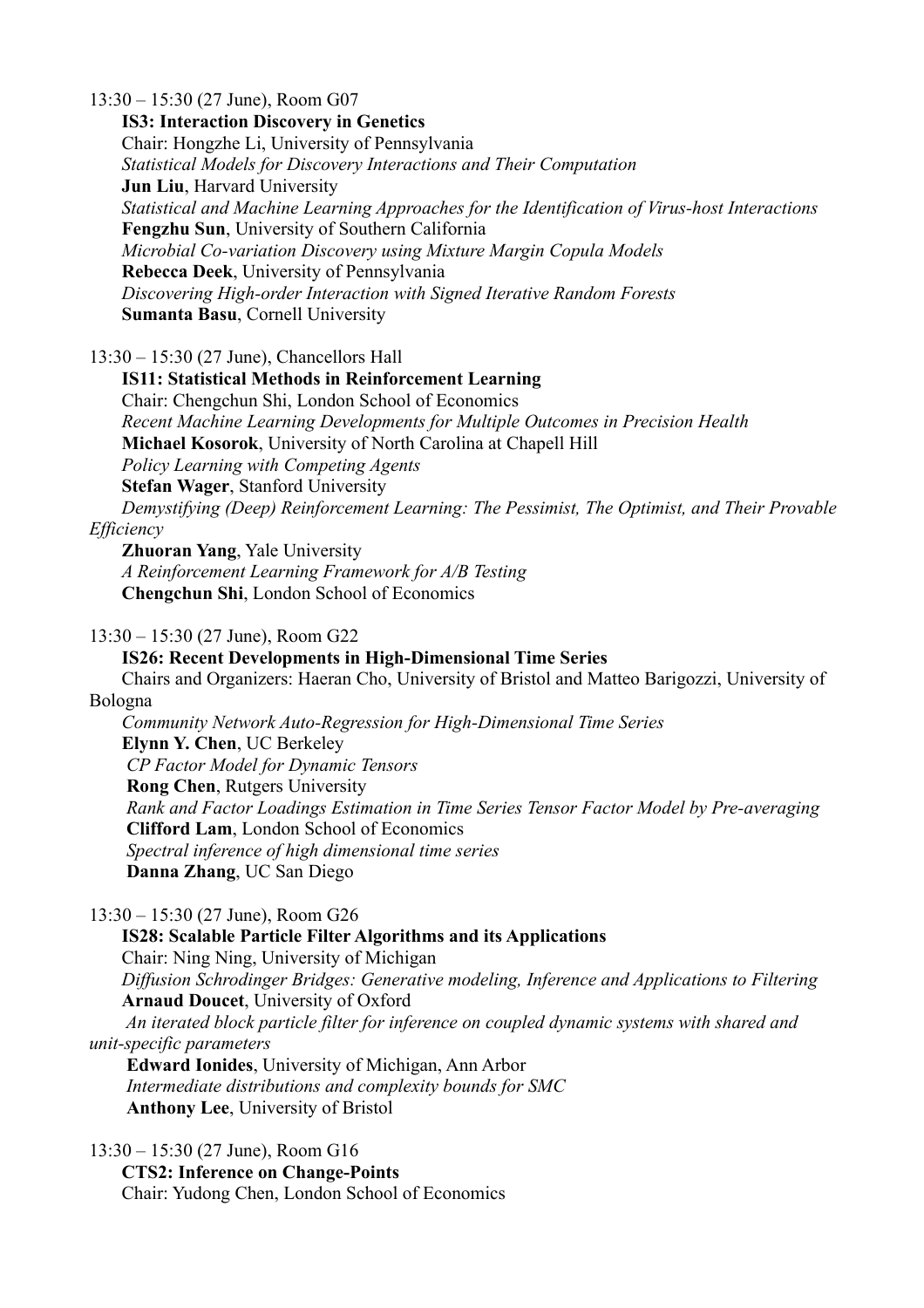*High-Dimensional Data Segmentation Under a Sparse Regression Model* **Dominic Owens**, University of Bristol

 *Multiple hypothesis testing from the change-point detection viewpoint – surprises and new results*

 **Anica Kostic**, London School of Economics *Cross-validation for change-point regression: pitfalls and solutions* **Florian Pein**, Lancaster University *Robust Inference for Change Points using Confidence Sets* **Shakeel Gavioli-Akilagun**, London School of Economics *Variance change point detection with credible sets* **Lorenzo Cappello**, Universitat Pompeu Fabra *Inference in high-dimensional online changepoint detection* **Yudong Chen**, London School of Economics

13:30 – 15:30 (27 June), Room G21A

 **CTS23: Complex Probability models** Chair: Alexandre Pannier, Imperial College London *Permutations avoiding a pattern of length three under Mallows distributions* **Ross Pinsky**, Technion-Israel Institute of Technology *Coexistence in discrete time multi type competing frog models* **Rishideep Roy**, IIM Bangalore *Nonlinear semigroups and their generator with respect to Gamma-convergence* **Jonas Blessing**, University of Konstanz *Pathwise large deviations for white noise chaos expansions* **Alexandre Pannier**, Imperial College London

#### 13:30 – 15:30 (27 June), Room G04

 **TC6: Recent Advances in Rank-based Inference** Chair: Marc Hallin, Université libre de Bruxelles *On Universally Consistent and Fully Distribution-Free Rank Tests of Vector Independence* **Hongjian Shi**, Technical University of Munich *Regression and Autoregression Rank Score Processes and their Functionals*  **Jana Jurecková**, Charles University and Academy of Sciences, Prague *Ancillarity and Semiparametric Efficiency* **Bo Zhou**, Durham University *Center-outward rank tests for multiple-output regression and MANOVA* **Šárka Hudecová**, Charles University

### **15:30 – 16:00 (27 June): Tea break**

16:00 – 17:30 (27 June), Room G03

 **TC1: Semiparametric Approaches and Randomization Test in Causal Inference** Chair: Yu Cheng, University of Pittsburgh *Instrumental Variable Estimation of Complier Causal Treatment Effect with Interval-Censored Data*

**Limin Peng**, Emory University

 *Imputation-Based Q-Learning for Optimizing Dynamic Treatment Regimes with Right-Censored Survival Outcome* 

**Abdus Wahed**, University of Pittsburgh  *Multi-Threshold Structural Equation Model* **Jialiang Li**, National University of Singapore *Multiple conditional randomization tests*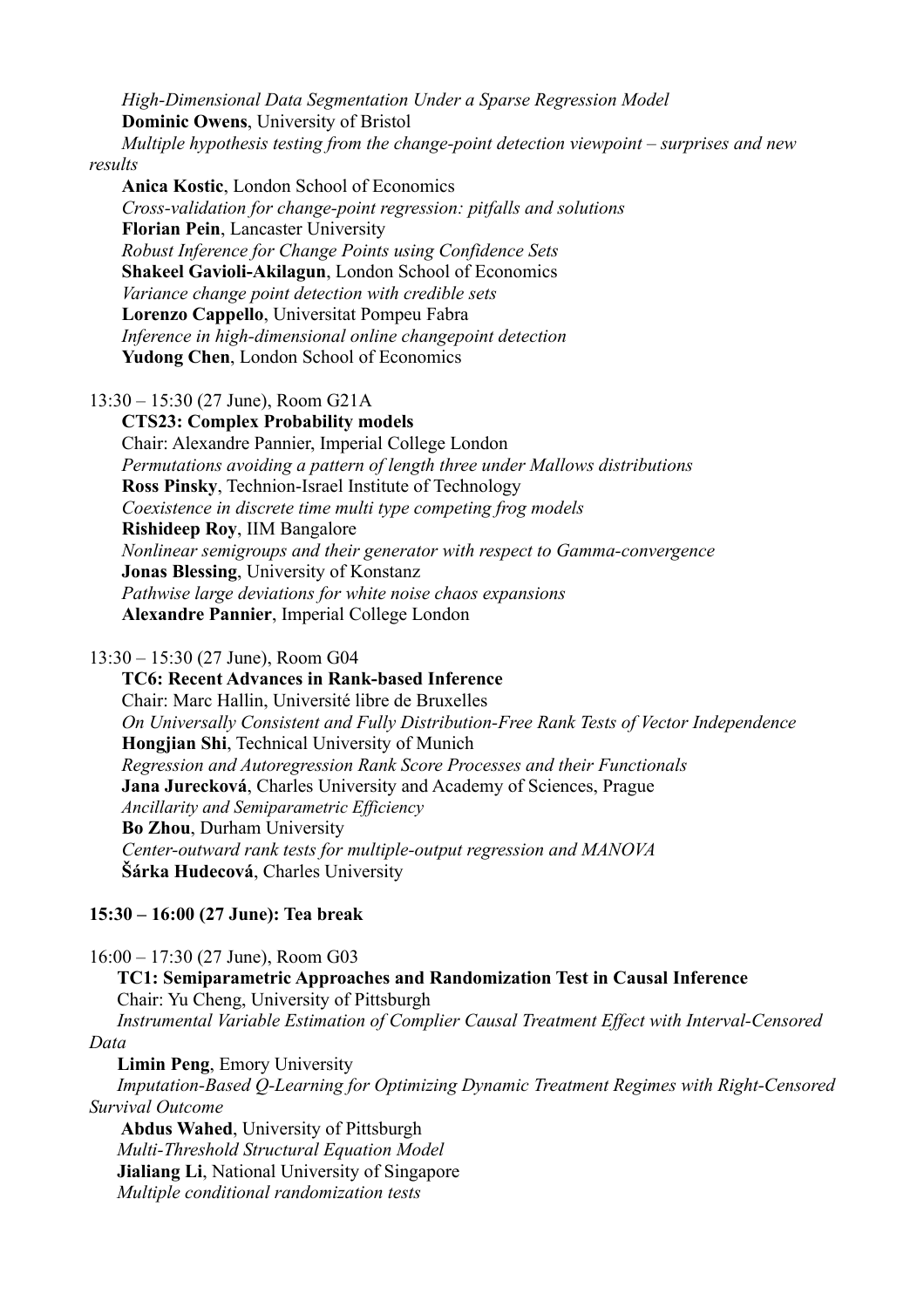**Qingyuan Zhao**, University of Cambridge

16:00 – 17:30 (27 June), Room G04 **TC2: Algebraic Structures in Statistics** Chair: Jane Ivy Coons, University of Oxford *Statistics for Phylogenetic Trees with Tropical Geometry* **Anthea Monod**, Imperial Colleage London *Interventional Model Equivalence via Algebraic Geometry* **Liam Solus**, KTH Royal Institute of Technology *Gaussian conditional independence beyond graphical models* **Tobias Boege**, Max Planck Institute for Mathematics in the Sciences 16:00 – 17:30 (27 June), Room G05 **TC3: Statistical Methods for Innovative Experimental Designs**

 Chair: Nina Deliu, Sapienza University of Rome *Bayesian Algorithms for Adaptive Trials that Trade Off Statistical Analysis with Benefits to Participants* **Joseph J Williams**, University of Toronto

 *A Bayesian decision-theoretic randomisation procedure for multi-armed clinical trials with normally distributed outcomes*

 **Faye Williamson**, Newcastle University *Optimal designs for testing the efficacy of heterogeneous experimental groups* **Rosamarie Frieri**, University of Bologna *Multinomial Thompson Sampling for adaptive experiments with rating scales data* **Nina Deliu**, Sapienza University of Rome

16:00 – 17:30 (27 June), Room G07

 **TC4: Advances in Time Series Analysis** Chair: Greta Goracci, Free University of Bolzano *Classification with high-dimensional time series* **Kung-Sik Chan**, University of Iowa  *High-dimensional time series segmentation via factor-adjusted vector autoregressive modelling* **Haeran Cho**, University of Bristol *The validity of bootstrap testing in the threshold framework* **Simone Giannerini**, University of Bologna *High dimensional threshold regression with common stochastic trends* **Lorenzo Trapani**, University of Nottingham

16:00 – 17:30 (27 June), Room G16

 **TC5: Graphical Models** Chair: Alexandros Grosdos, TU Munich *Towards standard imsets for maximal ancestral graphs* **Robin Evans**, Oxford University  *Staged Trees and Asymmetry-Labeled DAGs* **Manuele Leonelli**, IE University *Total positivity in graphical models for extremes* **Frank Röttger**, University of Geneva *Causal Structure Discovery between Clusters of Nodes Induced by Latent Factors* **Chandler Squires**, Massachusetts Institute of Technology